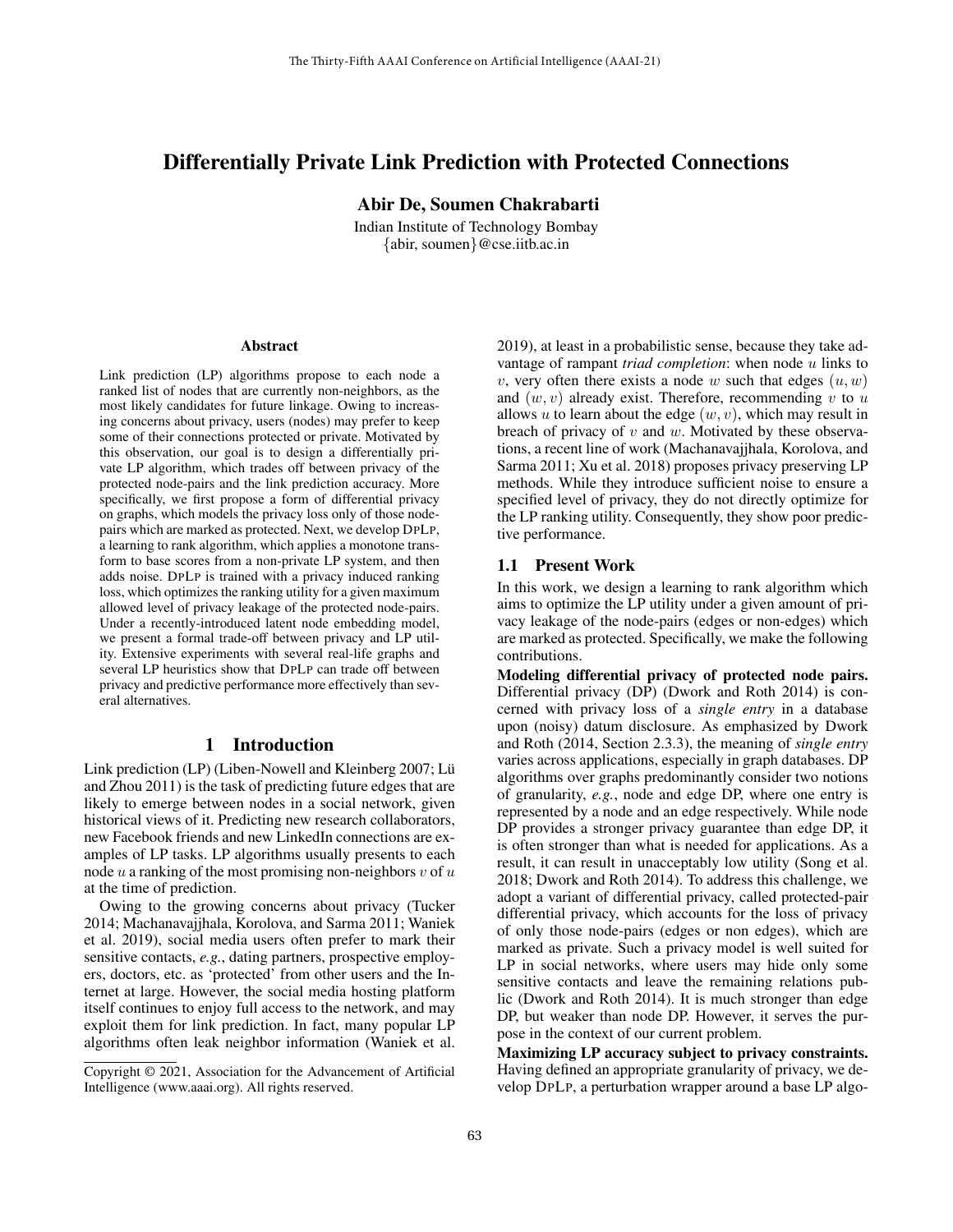rithm, that renders it private in the sense of node-pair protection described above. Unlike DP disclosure of *quantities*, the numeric scores from the base LP algorithm are not significant in themselves, but induce a ranking. This demands a fresh approach to designing DPLP, which works in two steps. First, it transforms the base LP scores using a monotone deep network (Wehenkel and Louppe 2019), which ensures that the ranks remain unaffected in absence of privacy. Noise is then added to these transformed scores, and the noised scores are used to sample a privacy-protecting ranking over candidate neighbors. DPLP is trained using a ranking loss (AUC) surrogate. Effectively, DPLP obtains a sampling distribution that optimizes ranking utility, while maintaining privacy for protected pairs. Extensive experiments show that DPLP outperforms state-of-the-art baselines (Machanavajjhala, Korolova, and Sarma 2011; McSherry and Talwar 2007; Geng and Viswanath 2015) in terms of predictive accuracy, under identical privacy constraints<sup>1</sup>.

Bounding ranking utility subject to privacy. Finally, we theoretically analyze the ranking utility provided by three LP algorithms (Liben-Nowell and Kleinberg 2007), viz., Adamic-Adar, Common Neighbors and Jaccard Coefficient, in presence of privacy constraints. Even without privacy constraints, these and other LP algorithms are heuristic in nature and can produce imperfect rankings. Therefore, unlike Machanavajjhala, Korolova, and Sarma (2011), we model utility not with reference to a non-DP LP algorithm, but a generative process that creates the graph. Specifically, we consider the generative model proposed by Sarkar, Chakrabarti, and Moore (2011), which establishes predictive power of popular (non-DP) LP heuristics. They model latent node embeddings in a geometric space (Hoff, Raftery, and Handcock 2002) as causative forces that drive edge creation but without any consideration for privacy. In contrast, we bound the *additional loss* in ranking utility when privacy constraints are enforced and therefore, our results change the setting and require new techniques.

# 1.2 Related Work

The quest for correct privacy protection granularity has driven much work in the DP community. Kearns et al. (2015) propose a model in which a fraction of nodes are completely protected, whereas the others do not get any privacy assurance. This fits certain applications *e.g.*, epidemic or terrorist tracing, but not LP, where a node/user may choose to conceal only a few sensitive contacts (*e.g.*, doctor or partner) and leave others public. Edge/non-edge protection constraints can be encoded in the formalism of group (Dwork 2011), Pufferfish (Song, Wang, and Chaudhuri 2017; Kifer and Machanavajjhala 2014; Song and Chaudhuri 2017) and Blowfish (He, Machanavajjhala, and Ding 2014) privacy. However, these do not focus on LP tasks on graphs. Chierichetti et al. (2015) partition a graph into private and public subgraphs, but for designing efficient sketching and sampling algorithms, not directly related to differentially private LP objectives. In particular, they do not use any information from private graphs; however, a differentially private

algorithm does use private information after adding noise into it. Moreover, their algorithms do not include any learning to rank method for link prediction. Abadi et al. (2016) design a DP gradient descent algorithm for deep learning, which however, does not aim to optimize the associated utility. Moreover, they work with pointwise loss function, whereas our objective is a pairwise loss. Other work (Geng and Viswanath 2015; Geng et al. 2018; Ghosh, Roughgarden, and Sundararajan 2012) aims to find optimal noise distribution for queries seeking real values. However, they predominantly use variants of noise power in their objective, whereas we use ranking loss, designed specifically for LP tasks.

# 2 Preliminaries

In this section, we first set up the necessary notation and give a brief overview of a generic non-private LP algorithm on a social network. Then we introduce the notion of protected and non-protected node pairs.

#### 2.1 Social Network And LP Algorithm

We consider a snapshot of the social network as an undirected graph  $G = (V, E)$  with vertices V and edges E. Neighbors and non-neighbors of node  $u$  are denoted as the sets  $nbr(u)$  and  $nbr(u)$ , respectively. Given this snapshot, a non-private LP algorithm  $A$  first implements a scoring function  $s_A(u, \cdot)$ :  $\overline{nbr}(u) \rightarrow \mathbb{R}^+$  and then sorts the scores  $s_A(u, v)$  of all the non-neighbors  $v \in \overline{\text{nbr}}(u)$  in decreasing order to obtain a ranking of the potential neighbors for each query node  $u$ . Thus, the LP algorithm  $A$  provides a map:  $\pi_u^{\mathcal{A}}: \{1, 2, \ldots, |\text{nbr}(u)|\} \leftrightarrow_{1:1} \text{nbr}(u)$ . Here,  $\pi_u^{\mathcal{A}}(i)$ represents the node at rank  $i$ , recommended to node  $u$  by algorithm A. For brevity, we sometimes denote  $u_i^A = \pi_u^A(i)$ . Note that, although  $\pi_u^{\mathcal{A}}$  can provide ranking of all candidate nodes, most LP applications consider only top  $K$  candidates for some small value of  $K$ . When clear from context, we will use  $\pi_u^{\mathcal{A}}$  to denote the top-K items.

#### 2.2 Protected And Non-protected Node-pairs

We assume that each node  $u \in V$  partitions all other nodes  $V \setminus \{u\}$  into a protected node set  $prot(u)$  and a nonprotected/public node set  $\text{pub}(u)$ . We call  $(u, w)$  a protected node-pair if either w marks u as protected, *i.e.*,  $u \in \text{prot}(w)$ or vice-versa, *i.e.*,  $w \in \text{prot}(u)$ . In general, any node u can access three sets of information: (i) its own connections with other nodes, *i.e.*,  $nbr(u)$  and  $nbr(u)$ ; (ii) the possible connections between any node w (not necessarily a neighbor) with nodes  $\text{pub}(w)$  not protected by w; and, (iii) the ranked list of nodes recommended to itself by any LP algorithm. Note that a node-pair  $(u, w)$  is accessible to u even if  $u \in \text{prot}(w)$ , since u knows its own edges (and non-edges). On the other hand, if a third node  $v \in V \setminus \{u, w\}$  is marked as protected by  $w$ , *i.e.*,  $v \in \text{prot}(w)$ , then u should not know whether  $v \in \text{nbr}(w)$  or  $v \in \overline{\text{nbr}}(w)$ . However, when a nonprivate LP algorithm recommends nodes to  $u$ ,  $u$  can exploit them to reverse-engineer such protected links. For example, if  $w$  is connected to both  $u$  and  $v$ , then a triad-completion based LP heuristic (Adamic-Adar or Common-Neighbor) is

<sup>1</sup>Code: https://www.cse.iitb.ac.in/∼abir/codes/dplp.zip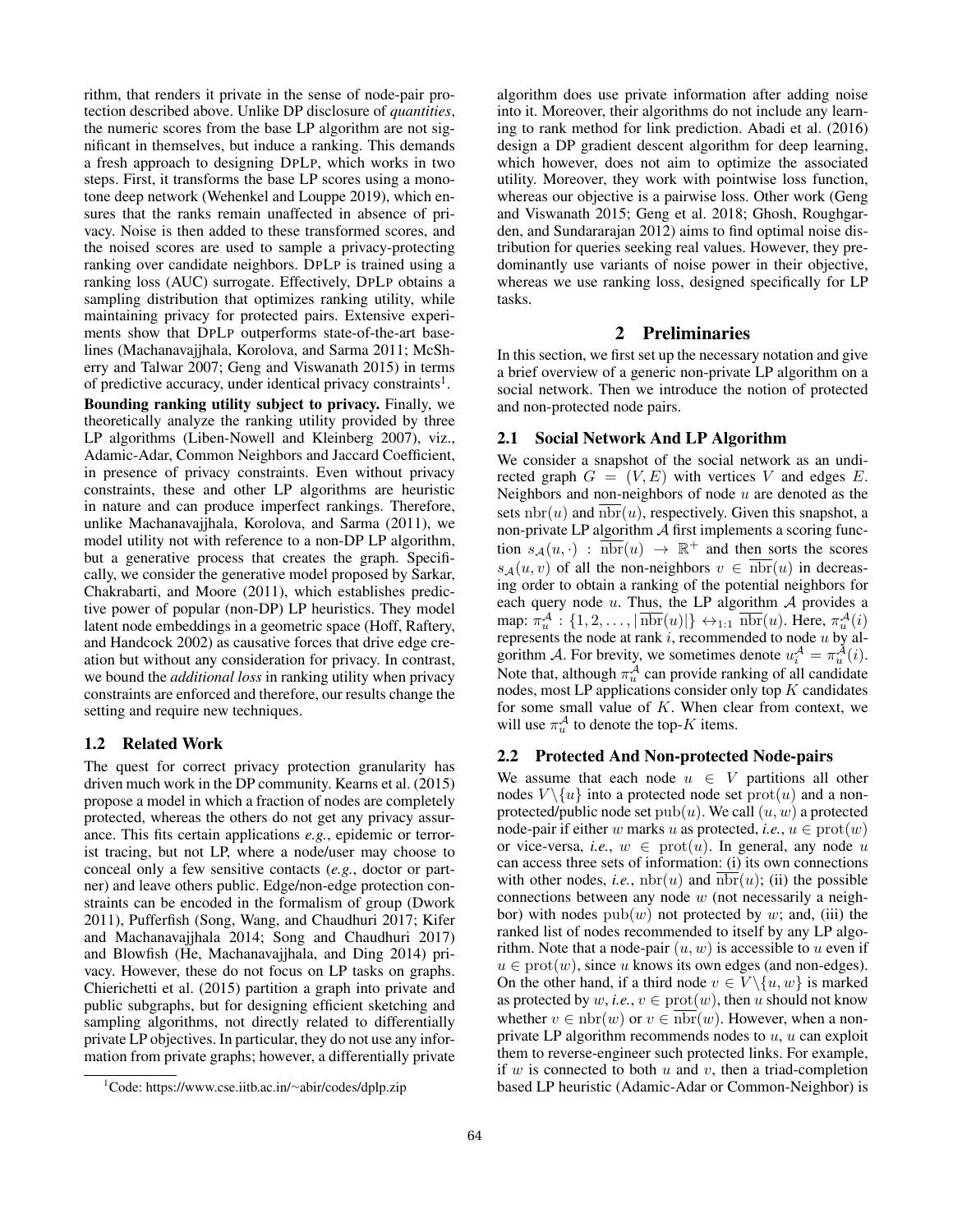

Figure 1: Problem setup. (a) Nodes in  $prot(w)$  colored red; nodes in  $\text{pub}(w)$  colored green. (b) u cannot see red edges (solid), red non-edges (dotted) and recommendations  $(\pi^A_\bullet, \bullet \neq u)$  to other nodes. u can see green edges (solid), green non-edges (dotted) and recommendation  $(\pi_u^A)$  to itself. (c) Output of  $A$  should be insensitive to protected pairs.

likely to recommend  $v$  to the node  $u$ , which in turn allows  $u$ to guess the presence of the edge  $(v, w)$ . Figure 1 illustrates our problem setup.

# 3 Privacy Model For Protected Pairs

In this section, we first present our privacy model which assesses the privacy loss of protected node-pairs, given the predictions made by an LP algorithm. Then we introduce the sensitivity function, specifically designed for graphs with protected pairs.

#### 3.1 Protected-pair Differential Privacy

In order to the prevent privacy leakage of the protected connections, we aim to design a privacy preserving LP algorithm  $\overline{A}$  based on A, meaning that  $\overline{A}$  uses the scores  $s_A(u, \cdot)$ to present to each node u a ranking  $\pi_u^{\mathcal{A}}$ , while maintaining the privacy of all the protected node pairs in the graph, where one of the two nodes in such a pair is not  $u$  itself. We expect that u has strong reasons to link to the top nodes in  $\pi_u^{\mathcal{A}}$ , and that the same list will occur again with nearly equal probability, if one changes (adds or deletes) edges between any other node w and the protected nodes of w, other than u, *i.e.*,  $\text{prot}(w)\backslash\{u\}$ . We formally define such changes in the graph in the following.

Definition 1 (u-neighboring graphs). *Given two graphs*  $G = (V, E)$  and  $G' = (V, E')$  with the same node set V, *and a node*  $u \in V$ *, we call G, G' as u-neighboring graphs, if there exists some node*  $w \neq u$  *(not necessarily a neighbor), such that*

*1. protected nodes*  $prot(w)$  *are the same in*  $G$  *and*  $G'$ ,

2. *public nodes*  $\text{pub}(w)$  are the same in G and G', and 3.  $E'\setminus\{(w, v) \mid v \in \text{prot}(w)\setminus u\} = E\setminus\{(w, v) \mid v \in \text{prot}(w)\setminus u\}.$ *The set of all u-neighboring graph pairs is denoted as*  $\mathfrak{N}_u$ *.* 

In words, the last requirement is that, for the purpose of recommendation to  $u$ , the information not protected by  $w$ is the same in G and  $G'$ . u-neighboring graphs may differ only in the protected pairs incident to some other node  $w$ ,

except  $(w, u)$ . Next, we propose our privacy model which characterizes the privacy leakage of protected node-pairs in the context of link prediction.

Definition 2 (Protected-pair differential privacy). *We are given a non-private base LP algorithm* A*, and a randomized LP routine* A *based on* A*, which returns a ranking of* K nodes. We say that " $\overline{A}$  ensures  $\epsilon_p$ -protected-pair differ*ential privacy", if, for all nodes*  $u \in V$  *and for all ranking* R<sup>K</sup> *on the candidate nodes, truncated after position* K*, we have*  $Pr(\pi_u^{\mathcal{A}} = R_K | \mathcal{A}, G) \leq e^{\epsilon_p} Pr(\pi_u^{\mathcal{A}} = R_K | \mathcal{A}, G')$ , *whenever G* and *G'* are *u*-neighboring graphs.

In words,  $\overline{A}$  promises to recommend the same list to u, with nearly the same probability, even if we arbitrarily change the protected partners of any node  $w$ , except for  $u$  itself, as that information is already known to u.

#### 3.2 Graph Sensitivity

Recall that A recommends v to u based on a score  $s_A(u, v)$ . A key component of our strategy is to apply a (monotone) transform  $f(s_A(u, v))$  to balance it more effectively against samples from a noise generator. To that end, given base LP algorithm  $A$ , we define the sensitivity of any function on the scores  $f(s_A(u, \cdot)) : V \to \mathbb{R}^+$ , which will be subsequently used to design any protected-pair differentially private LP algorithm.

**Definition 3 (Sensitivity of**  $f \circ s_A$ ). *The sensitivity*  $\Delta_{f,A}$  *of a transformation* f *on the scoring function*  $s_A$  *is defined as* 

$$
\Delta_{f,A} = \max_{u} \max_{(G,G') \in \mathfrak{N}_u} \max_{v} \left| f(s_{\mathcal{A}}(u,v|G)) - f(s_{\mathcal{A}}(u,v|G')) \right| \quad (1)
$$

*Recall* N<sup>u</sup> *represents all* u*-neighboring graph pairs.*

### 4 Design of Privacy Protocols for LP

In this section, we first state our problem of designing a privacy preserving LP algorithm  $\overline{A}$ — based on a non-private LP algorithm  $A$ — which aims to provide an optimal tradeoff between privacy leakage of the protected node pairs and LP accuracy. Next, we develop DPLP, our proposed algorithm which solves this problem,

#### 4.1 Problem Statement

Privacy can always be trivially protected by ignoring private data and sampling each node uniformly, but such an LP 'algorithm' has no predictive value. Hence, it is important to design a privacy preserving LP algorithm which can also provide a reasonable LP accuracy. To this end, given a base LP algorithm  $\mathcal A$ , our goal is to design a protected-pair differentially private algorithm  $\overline{A}$  *based on*  $A$ , which maximizes the link prediction accuracy.  $\overline{A}$  uses random noise, and induces a distribution  $\pi_u^{\mathcal{A}}$  over rankings presented to u. Specifically, our goal is solve the following optimization problem:

$$
\begin{array}{ll}\n\text{maximize}_{\overline{A}} \sum_{u \in V} \mathbb{E}_{R_K \sim \Pr(\pi_u^{\overline{A}} | \mathcal{A}, G)} \text{AUC}(R_K) \\
\text{s.t.} \quad \overline{A} \quad \text{is } K \epsilon_p \text{ protected-pair differentially private.}\n\end{array} \tag{2}
$$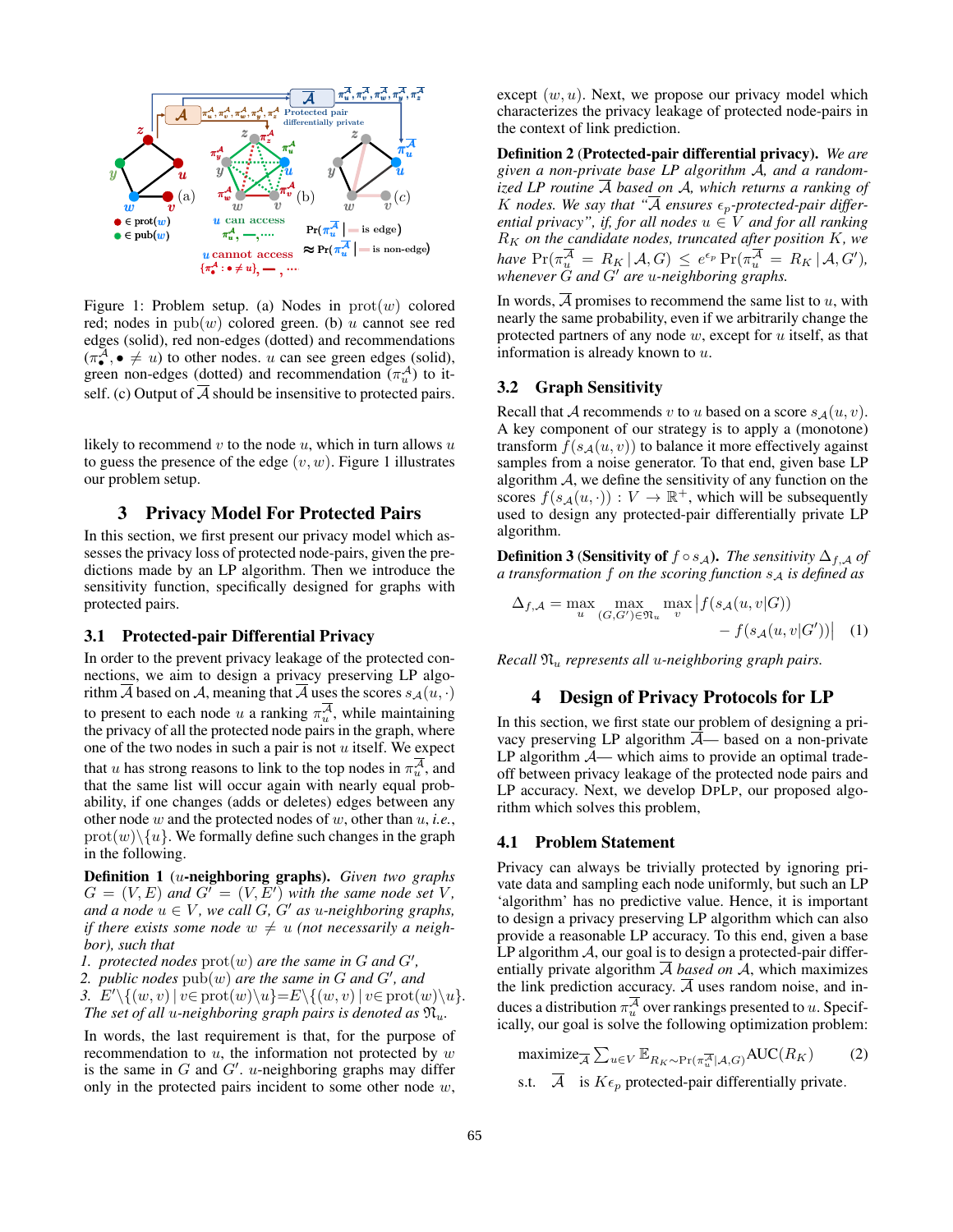Here,  $AUC(R_K)$  measures the area under the ROC curve given by  $R_K$ — the ranked list of recommended nodes truncated at K. Hence, the above optimization problem maximizes the expected AUC over the rankings generated by the randomized protocol  $\overline{A}$ , based on the scores produced by  $\overline{A}$ . The constraint indicates that predicting *a single link* using A requires to satisfy  $\epsilon_p$ -protected-pair differential privacy.

# 4.2 DPLP: A Protected-pair Differentially Private Link Predictor

A key question is whether well-known generic privacy protocols like Laplace or exponential noising are adequate solvers of the optimization problem in Eq. (2), or might a solution tailored to protected-pair differential privacy in LP do better. We answer in the affirmative by presenting DPLP, a novel DP link predictor, with five salient components.

- 1. Monotone transformation of the original scores from A.
- 2. Design of a ranking distribution  $\pi_u^{\mathcal{A}}$ , which suitably introduces noise to the original scores to make a sampled ranking insensitive to protected node pairs.
- 3. Re-parameterization of the ranking distribution to facilitate effective training.
- 4. Design of a tractable ranking objective that approximates AUC in Eq. (2).
- 5. Sampling current non-neighbors for recommendation.

Monotone transformation of base scores. We equip  $\overline{\mathcal{A}}$ with a trainable monotone transformation  $f : \mathbb{R}^+ \to \mathbb{R}^+,$ which is applied to base scores  $s_A(u, \cdot)$ . Transform f helps us more effectively balance signal from  $A$  with the privacyassuring noise distribution we use. We view this transformation from two perspectives.

First,  $f(s_A(u, \cdot))$  can be seen as a new scoring function which aims to boost the ranking utility of the original scores  $s_A(u, \cdot)$ , under a given privacy constraint. In the absence of privacy constraints, we can reasonably demand that the ranking quality of  $f \circ s_A$  be at least as good as  $s_A$ . In other words, we expect that the transformed and the original scores provide the same ranking utility, i.e., the same list of recommended nodes, in the absence of privacy constraints. A monotone f ensures such a property.

Second, as we shall see, f can also be seen as a *probability distribution transformer*. Given a sufficiently expressive neural representation of  $f$  (as designed in Section 4.3), any arbitrary distribution on the original scores can be fitted with a tractable known distribution on the transformed scores. This helps us build a high-capacity but tractable ranking distribution  $Pr(\pi_u^{\mathcal{A}} | \mathcal{A}, G)$ , as described below.

Design of a ranking distribution. Having transformed the scores  $s_A(u,.)$  into  $f(s_A(u, v))$ , we draw nodes v using an iterative exponential mechanism on the transformed scores  $f(s_A(u, v))$ . Specifically, we draw the first node v with probability proportional to  $\exp(\epsilon_p f(s_{\mathcal{A}}(u, v))/2\Delta_{f, \mathcal{A}})$ , then repeat for collecting  $K$  nodes in all. Thus, our ranking distribution in Eq. (2) is:

$$
\Pr(\pi_u^{\mathcal{A}} = R_K | \mathcal{A}, G) =
$$
\n
$$
\prod_{j=1}^K \frac{\exp\left(\frac{\epsilon_p f(s_{\mathcal{A}}(u, R_K(j)))}{2\Delta_{f, \mathcal{A}}}\right)}{\sum_{w \notin R_K(1,\dots,j-1)} \exp\left(\frac{\epsilon_p f(s_{\mathcal{A}}(u,w))}{2\Delta_{f, \mathcal{A}}}\right)},
$$
\n(3)

In the absence of privacy concerns ( $\epsilon_p \to \infty$ ), the candidate node with the highest score  $f(s_A(u, .))$  gets selected in each step, and the algorithm reduces to the original nonprivate LP algorithm  $A$ , thanks to the monotonicity of  $f$ . On the other hand, if  $\epsilon_p \rightarrow 0$ , then every node has an equal chance of getting selected, which preserves privacy but has low predictive utility.

Indeed, our ranking distribution in Eq. (3) follows an exponential mechanism on the new scores  $f(s_A(u, \cdot))$ . However, in principle, such a mechanism can capture any arbitrary ranking distribution  $Pr(\pi_u^{\mathcal{A}} | \mathcal{A}, G)$ , given sufficient training and expressiveness of  $f$ .

Finally, we note that f can be designed to limit  $\Delta_{f,\mathcal{A}}$ . E.g., if we can ensure that  $f(\cdot)$  is positive and bounded by B, then we can have  $\Delta_{f,\mathcal{A}} \leq B$ ; if we can ensure that the derivative  $f'(\cdot)$  is bounded by B', then, by the Lipschitz property,  $\Delta_{f,\mathcal{A}} \leq B' \Delta_{\mathcal{A}}$ .

Re-parameterization of the ranking distribution. In practice, the above-described procedure for sampling a top- $K$ ranking results in high estimation variance during training (Zhao et al. 2011; Marbach and Tsitsiklis 2003; Peters and Schaal 2006; Sehnke et al. 2010). To overcome this problem, we make a slight modification to the softmax method. We first add i.i.d Gumbel noise  $\eta_{u,v} \sim$  $GUM(2\Delta_{f,\mathcal{A}}/\epsilon_p)$  to each score  $f(s_{\mathcal{A}}(u, v))$  and then take top  $K$  nodes with highest noisy score (Durfee and Rogers 2019, Lemma 4.2). Such a distribution allows an easy reparameterization trick — GUM( $2\Delta_{f,\mathcal{A}}/\epsilon_p$ ) =  $(2\Delta_{f,\mathcal{A}}/\epsilon_p)$ .  $GUM(1)$  — which reduces the parameter variance. With such a re-parameterization of the softmax ranking distribution in Eq. (3), we get the following alternative representation of our objective in Eq. (2):

$$
\sum_{u \in V} \mathop{\mathbb{E}}_{\{\eta_{u,\bullet}\}\sim \text{GUM}(1)} \text{AUC}\left(R_K\left(\left\{f(s_{\mathcal{A}}(u,\bullet) + \frac{2\Delta_{f,\mathcal{A}}\eta_{u,\bullet}}{\epsilon_p}\right\}\right)\right),
$$

where  $R_K(.)$  gives a top-K ranking based on the noisy transformed scores  $\{f(s_{\mathcal{A}}(u, \bullet) + 2\Delta_{f, \mathcal{A}}\eta_{u, \bullet}/\epsilon_{p}\}$  over the candidate nodes for recommendation to u.

Designing a tractable ranking objective. Despite the aforementioned re-parameterization trick, standard optimization tools face several challenges to maximize the above objective. First, optimizing AUC is an NP-hard problem. Second, truncating the list up to  $K$  nodes often pushes many neighbors out of the list at the initial stages of learning, which can lead to poor training (Liu 2009). To overcome these limitations, we replace AUC (Gao and Zhou 2015) with a surrogate pairwise hinge loss  $\ell(\cdot)$  and consider a nontruncated list  $R_{|V|-1}$  of all possible candidate nodes *during training* (Gao and Zhou 2015; Joachims 2005). Hence our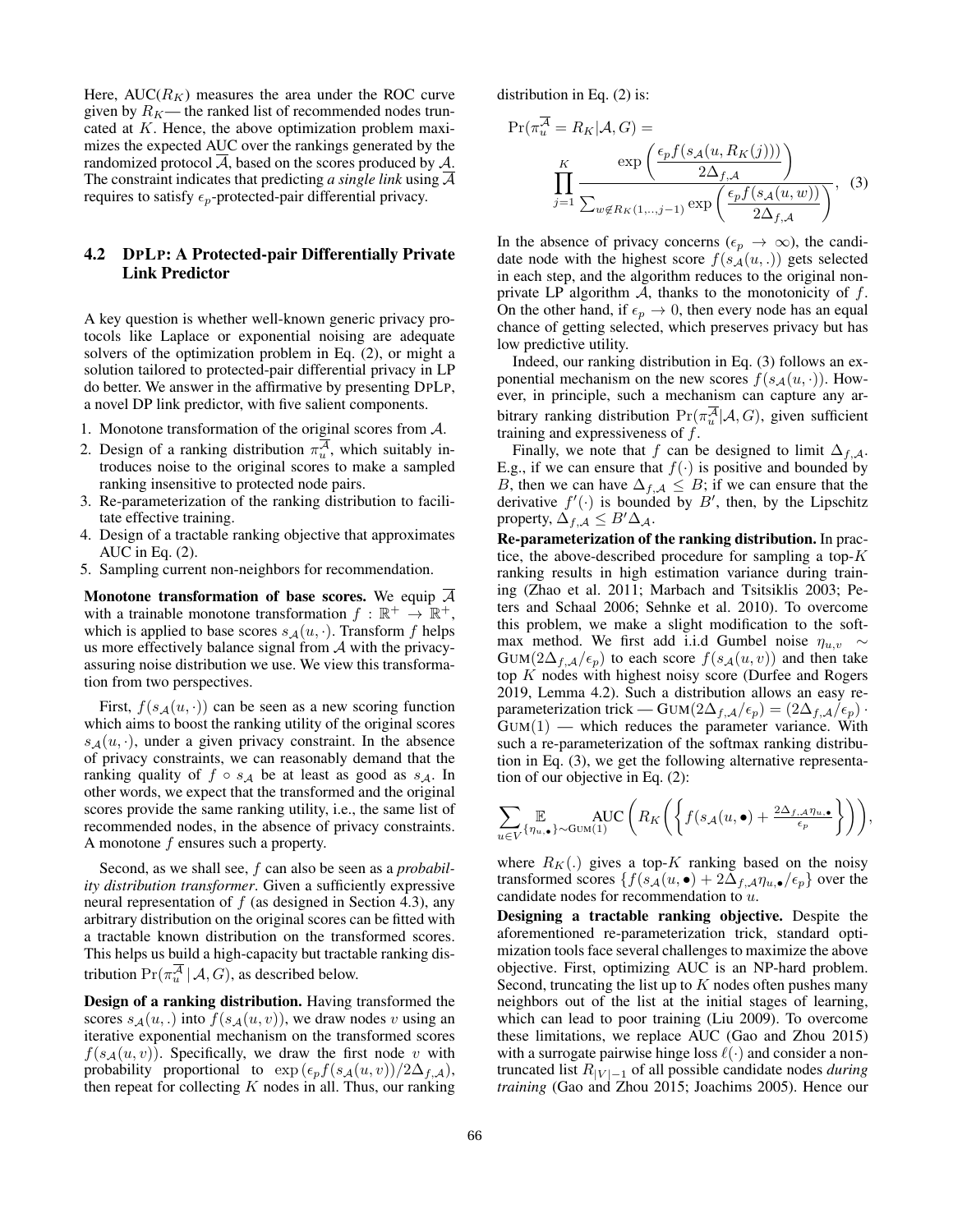**Algorithm 1** DPLP: Learns  $\overline{A}$  based on a non-private LP algorithm  $A$  and then uses it to recommend K nodes to u.

- 1: **Input**  $G = (V, E)$ ; protected and non-protected node-sets  $prot(\cdot), pub(\cdot); scores s_{\mathcal{A}}(.,.)$  given by A; privacy leakage  $\epsilon_p$ , margin  $\varrho$ .
- 2: Output  $R_K$  : List of top-K recommended nodes to node u
- 3: Initialize  $R_K(1...K) \leftarrow \emptyset$
- 4:  $f \leftarrow \text{TRAIN}(G, \{s_{\mathcal{A}}(w, v) \mid v \in \text{pub}(w), u \in V\}, \epsilon_p, \varrho)$
- 5: candidates  $\leftarrow$  nbr(u)
- 6: for  $j$  in  $1 \ldots K$  do

7:  $w \sim \text{SOFTMAX}\left(\frac{\epsilon_p f(s_{\mathcal{A}}(u, v)/2\Delta_{f, \mathcal{A}} \mid v \in \text{candidates}}{\epsilon_p f(s_{\mathcal{A}}(u, v)/2\Delta_{f, \mathcal{A}} \mid v \in \text{candidates}}\right)$ 8: candidates  $\leftarrow$  candidates  $\setminus \{w\}$ 

- 9:  $R_K(j) \leftarrow w$
- 10: **Return**  $R_K$

optimization problem becomes:

$$
\min_{f} \sum_{u \in V} \mathbb{E}_{\{\eta_u, \bullet\} \sim \text{Gum}(1)} \ell\left(\{f(s_{\mathcal{A}}(u, \bullet)), \eta_{u\bullet}\}; G\right) \tag{4}
$$

where  $\ell(\lbrace f(s_{\mathcal{A}}(u, \bullet)), \eta_{u\bullet} \rbrace ; G)$  is given by a pairwise ranking loss surrogate over the noisy transformed scores:

$$
\sum_{\substack{g \in \text{nbr}(u) \cap \text{pub}(u) \\ b \in \text{nbr}(u) \cap \text{pub}(u)}} \text{ReLU} \bigg[ \varrho + f(s_{\mathcal{A}}(u, b)) + \frac{2\Delta_{f, \mathcal{A}} \eta_{ub}}{\epsilon_p} - f(s_{\mathcal{A}}(u, g)) - \frac{2\Delta_{f, \mathcal{A}} \eta_{ug}}{\epsilon_p} \bigg]. \tag{5}
$$

The above loss function encourages that the (noisy) transformed score of a neighbor  $g$  exceeds the corresponding score of a non-neighbor  $b$  by at least (a tunable) margin  $\rho$ . In absence of privacy concern, *i.e.*,  $\epsilon_p \to \infty$ , it is simply ReLU  $[\varrho + f(s_{\mathcal{A}}(u, b)) - f(s_{\mathcal{A}}(u, g))]$ , which would provide the same ranking as  $A$ , due to the monotonicity of  $f$ .

We would like to point out that the objective in Eq 5 uses only non-protected pairs  $\{(u, v)|v \in \text{pub}(u)\}\)$  to train f. This ensures no privacy is leaked during training.

**Sampling nodes for recommendation.** Once we train  $f$  by solving the optimization problem in Eq.  $(4)$ , we draw top-K candidate nodes using the trained  $f$ . Specifically, we first sample a non-neighbor  $v$  with probability proportional to  $\exp\left(\epsilon_p f(s_{\mathcal{A}}(u, v))/2\Delta_{f, \mathcal{A}}\right)$  and then repeat the same process on the remaining non-neighbors  $nbr(u)\$ {v} and continue  $K$  times.

Overall algorithm. We summarize the overall algorithm in Algorithm 1, where the  $TRAIN(•)$  routine solves the optimization problem in Eq. (4). Since there is no privacy leakage during training, the entire process — from training to test — ensures  $K\epsilon_p$  protected-pair differential privacy, which is formalized in the following proposition and proven in (De and Chakrabarti 2020).

#### **Proposition 4.** *Algorithm 1 implements*  $K \epsilon_p$ -protected-pair *differentially private LP.*

Incompatibility with node and edge DP. Note that, our proposal is incompatible with node or edge privacy (where each node or edge is protected). In those cases, objective in Eq. (5) cannot access any data in the training graph. However, our proposal is useful in many applications like online social networks, in which, a user usually protects a fraction of his sensitive connections, while leaving others public.

#### 4.3 Structure Of The Monotonic Transformation

We approximate the required nonlinear function f with  $f_{\theta}$ , implemented as a monotonic neural network with parameters  $\theta$ . Initial experiments suggested that raising the raw score  $s_A(u, v)$  to a power  $a > 0$  provided a flexible trade-off between privacy and utility over diverse graphs. We provide a basis set  $\{a_i > 0\}$  of fixed powers and obtain a positive linear combination over raw scores  $s_A(u, \cdot)$  raised to these powers. More specifically, we compute:

$$
\nu_{\beta}(s_{\mathcal{A}}(u,v)) = \sum_{i=1}^{n_a} e^{\tau \beta_i} (s_{\mathcal{A}}(u,v))^{a_i}, \tag{6}
$$

where  $(a_i)_{i \in [n_a]} > 0$  are fixed a priori.  $\boldsymbol{\beta} = (\beta_i)_{i \in [n_a]}$  are trainable parameters and  $\tau$  is a temperature hyperparameter. This gave more stable gradient updates than letting  $a$  float as a variable.

While using  $\nu_{\beta}(s_{\mathcal{A}}(u, v))$  as  $f(s_{\mathcal{A}}(u, v))$  is already an improvement upon raw score  $s_A(u, v)$ , we propose a further refinement: we feed  $\nu_{\beta}(s_{\mathcal{A}}(u, v))$  to a Unconstrained Monotone Neural Network (UMNN) (Wehenkel and Louppe 2019) to finally obtain  $f_{\theta}(s_{\mathcal{A}}(u, v))$ . UMNN is parameterized using the integral of a positive nonlinear function:

$$
f_{\theta}(s_{\mathcal{A}}(u,v)) = \int_0^{\nu_{\beta}(s_{\mathcal{A}}(u,v))} g_{\phi}(s)ds + b_0, \qquad (7)
$$

where  $g_{\phi}$ (.) is a positive neural network, parameterized by  $\phi$ . UMNN offers an unconstrained, highly expressive parameterization of monotonic functions, since the monotonicity herein is achieved by only enforcing a positive integrand  $g_{\phi}(\cdot)$ . In theory, with sufficient training and capacity, a 'universal' monotone transformation may absorb  $\nu_\beta(\cdot)$ into its input stage, but, in practice, we found that omitting  $\nu_\beta(\cdot)$  and passing  $s_A(u, v)$  directly to UMNN gave poorer results (De and Chakrabarti 2020). Therefore, we explicitly provide  $\nu_{\beta}(s_A(u, v))$  as an input to it, instead of the score  $s_{\mathcal{A}}(u, v)$  itself. Overall, we have  $\theta = {\beta, \phi, b_0}$  as the trainable parameters.

# 5 Privacy-accuracy Trade-off Of DPLP

It is desirable that a privacy preserving LP algorithm should be able to hide the protected node-pairs as well as give high predictive accuracy. However, in principle, LP accuracy is likely to deteriorate with higher privacy constraint (lower  $\epsilon_p$ ). For example, a uniform ranking distribution, *i.e.*,  $\epsilon_p \rightarrow 0$ provides extreme privacy. However, it would lead to a poor prediction. On the other hand, in absence of privacy, *i.e.*, when  $\epsilon_p \to \infty$ , the algorithm enjoys an unrestricted use of the protected pairs, which is likely to boost its accuracy. In this section, we analyze this trade-off from two perspectives.

- 1. Relative trade-off analysis. Here, we assess the *relative* loss of prediction quality of  $A$  with respect to the observed scores of the the base LP algorithm  $\mathcal{A}$ .
- 2. Absolute trade-off analysis. Here, we assess the loss of *absolute* prediction quality of A with respect to the true utility provided by a latent graph generative process.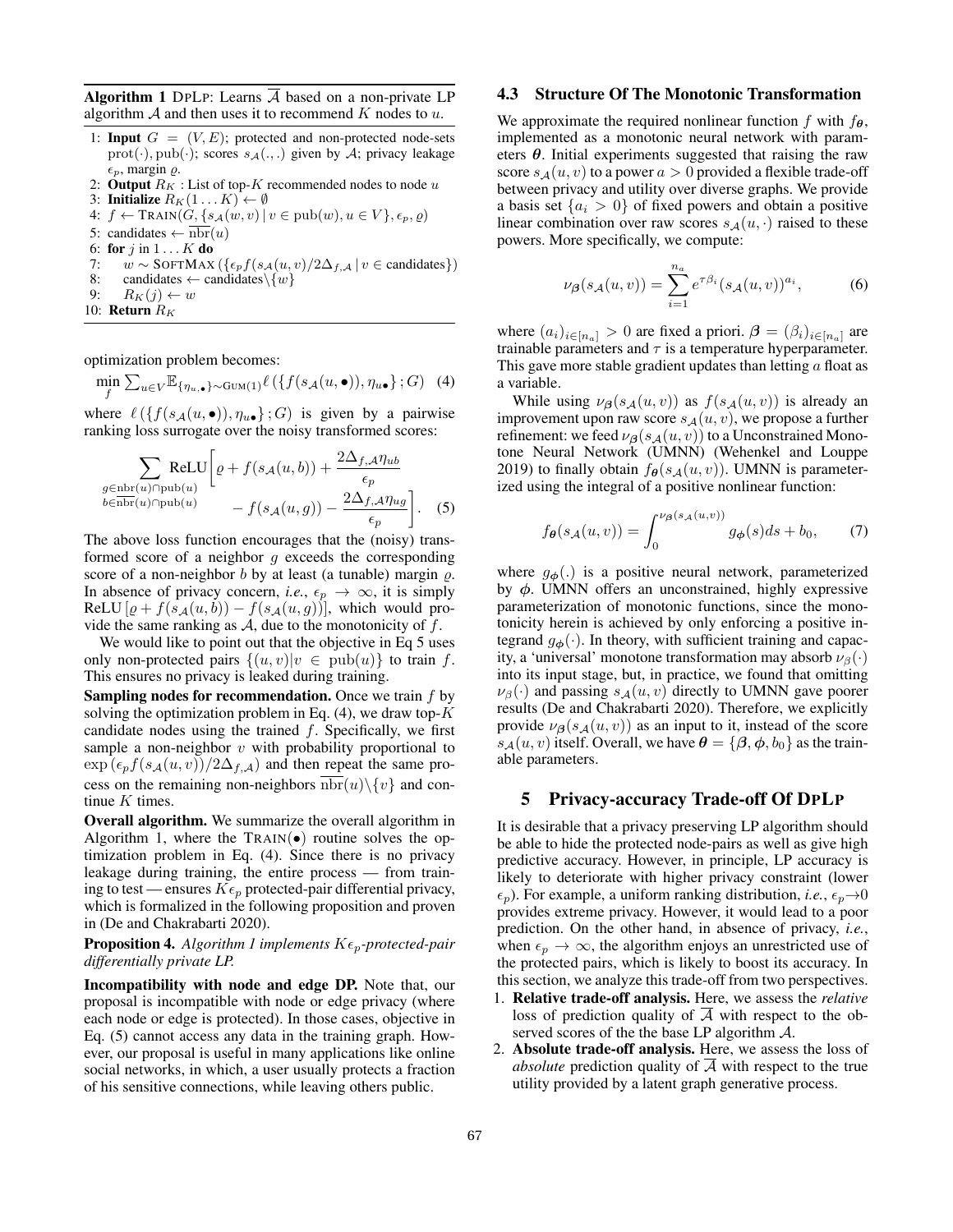#### 5.1 Relative Trade-off Analysis

Like other privacy preserving algorithms, DPLP also introduces some randomness to the base LP scores, and therefore, any DPLP algorithm  $A$  may reduce the predictive quality of A. To formally investigate the loss, we quantify the loss in scores suffered by  $A$ , compared to  $A$ :

$$
\gamma_u(\mathcal{A}, \epsilon_p) = \mathbb{E}_{\overline{\mathcal{A}}}\bigg[\sum_{i \in [K]} s_{\mathcal{A}}(u, u_i^{\mathcal{A}} | G) - \sum_{i \in [K]} s_{\mathcal{A}}(u, u_i^{\overline{\mathcal{A}}}|G)\bigg].
$$

Recall that  $u_i^{\mathcal{A}} = \pi_u^{\mathcal{A}}(i)$  and  $u_i^{\mathcal{A}} = \pi_u^{\mathcal{A}}(i)$ . We do not take absolute difference because the first term cannot be smaller than the second. The expectation is over randomness introduced by the algorithm  $A$ . The following theorem bounds  $\gamma_u(A, \epsilon_p)$  in two extreme cases (Proven in (De and Chakrabarti 2020)).

**Proposition 5.** *If*  $\epsilon_p$  *is the privacy parameter and*  $\kappa_{u,A}$  :=  $\max_{i \in [|V|-1]} \{ s_{\mathcal{A}}(u, u_i^{\mathcal{A}}) - s_{\mathcal{A}}(u, u_{i+1}^{\mathcal{A}}) \}$ *, then we have:* 

$$
\lim_{\epsilon_p \to \infty} \gamma_u(\mathcal{A}, \epsilon_p) = 0 \text{ and, } \lim_{\epsilon_p \to 0} \gamma_u(\mathcal{A}, \epsilon_p) \leq K \kappa_{u, \mathcal{A}}.
$$

Here,  $\kappa_{u,A}$  gives maximum difference between the scores of two consecutive nodes in the ranking provided by  $A$  to  $u$ .

### 5.2 Absolute Trade-off Analysis

Usually, A provides only imperfect predictions. Hence, the above trade-off analysis which probes into the relative cost of privacy with respect to  $A$ , may not always reflect the real effect of privacy on the predictive quality. To fill this gap, we need to analyze the *absolute* prediction quality — utility in terms of the true latent generative process — which is harder to analyze. Even for a non-private LP algorithms  $A$ , absolute quality is rarely analyzed, except for Sarkar, Chakrabarti, and Moore (2011), which we discuss below.

Latent space network model. We consider the latent space model proposed by Sarkar, Chakrabarti, and Moore (2011), which showed why some popular LP methods succeed. In their model, the nodes lie within a D-dimensional hypersphere having unit volume. Each node  $u$  has a co-ordinate  $x<sub>u</sub>$  within the sphere, drawn uniformly at random. Given a parameter  $r > 0$ , the latent generative rule is that nodes u and v get connected if the distance  $d_{uv} = ||x_u - x_v||_2 < r$ . Relating ranking loss to absolute prediction error. If an oracle link predictor could know the underlying generative process, then its ranking  $\pi_u^*$  would have sorted the nodes in the increasing order of distances  $d_{u\bullet}$ . An imperfect nonprivate LP algorithm  $A$  does not have access to these distances and therefore, it would suffer from some prediction error.  $\overline{A}$ , based on  $A$ , will incur an additional prediction error due to its privacy preserving randomization. We quantify this absolute loss by extending our loss function in Eq. (4):

$$
\ell(\pi_u^{\mathcal{A}}; \pi_u^*) := \sum_{i < j \le K} [d_{uu_i^{\overline{\mathcal{A}}}} - d_{uu_j^{\overline{\mathcal{A}}}}]_+ . \tag{8}
$$

Here, recall that  $u_i^A = \pi_u^A(i)$ . Analyzing the above loss for any general base LP method, especially deep embedding methods like GCN, is extremely challenging. Here we consider simple triad based models *e.g.*, Adamic Adar (AA), Jaccard coefficients (JC) and common neighbors (CN). For such base LP methods, we bound this loss in the following theorem (Proven in (De and Chakrabarti 2020)).

**Theorem 6.** Given 
$$
\epsilon = \sqrt{\frac{2 \log(2/\delta)}{|V|} + \frac{7 \log(2/\delta)}{3(|V|-1)}}
$$
. For  $\mathcal{A} \in \{AA, CN, JC\}$ , with probability  $1 - 4K^2\delta$ :

$$
\mathbb{E}_{\overline{\mathcal{A}}}\left[\ell(\pi_u^{\overline{\mathcal{A}}}; \pi_u^*)\right] = O\left(\left[2K\epsilon + \gamma_u(\mathcal{A}, \epsilon_p)/|V|\right]^{\frac{1}{KD}}\right), \tag{9}
$$

*where* D *is the dimension of the underlying hypersphere for the latent space random graph model.*

The  $2K\epsilon$  term captures the predictive loss due to imperfect LP algorithm A and  $\gamma_u(A, \epsilon_p)/|V|$  characterizes the excess loss from privacy constraints. Note that  $\epsilon$  here is unrelated to privacy level  $\epsilon_n$ ; it characterizes the upper bounds of the expected losses due to A, and it depends on  $\delta$  that quantifies the underlying confidence interval. The expectation is taken over random choices made by differentially private, and not randomness in the process generating the data.

### 6 Experiments

We report on experiments with five real world datasets to show that DPLP can trade off privacy and the predictive accuracy more effectively than three standard DP protocols (Geng and Viswanath 2015; Machanavajjhala, Korolova, and Sarma 2011; McSherry and Talwar 2007). In the extended draft (De and Chakrabarti 2020), we provide additional details about the experiments and more experimental results.

#### 6.1 Experimental Setup

Datasets. We use five networks: Facebook (Leskovec and Mcauley 2012), USAir (Batagelj and Mrvar 2006), Twitter (Leskovec and Mcauley 2012), Yeast (Von Mering et al. 2002), PB (Ackland et al. 2005).

Evaluation protocol and metrics. For each of these datasets, we first mark a portion ( $\sigma_{\text{prot}}$ ) of all connections to be protected. Following previous work (Backstrom and Leskovec 2011; De, Ganguly, and Chakrabarti 2013), we sort nodes by decreasing number of triangles in which they occur, and allow the top 80% to be query nodes. Next, for each query node  $q$  in the disclosed graph, the set of nodes  $V \setminus \{q\}$  is partitioned into neighbors  $nbr(q)$  and non-neighbors  $\text{nbr}(q)$ . Finally, we sample 80% of  $|\text{nbr}(q)|$ neighbors and 80% of  $\overline{nbr}(q)$  non-neighbors and present the resulting graph  $G_{sampled}$  to  $\mathcal{A}$ —the non-private base LP, and subsequently to  $\overline{A}$ —the protected-pair differentially private LP which is built on A. For each query node q, we ask  $\mathcal A$ to provide a top- $K$  list of potential neighbors from the heldout graph, consisting of both public and private connections. We report the predictive performance of  $\overline{A}$  in terms of average AUC of the ranked list of nodes across all the queries Q. The exact choices of  $\sigma_{\text{prot}}$  and K vary across different experiments.

Candidates for base LP algorithms A. We consider two classes of base LP algorithms  $A$ : (i) algorithms based on the triad-completion principle (Liben-Nowell and Kleinberg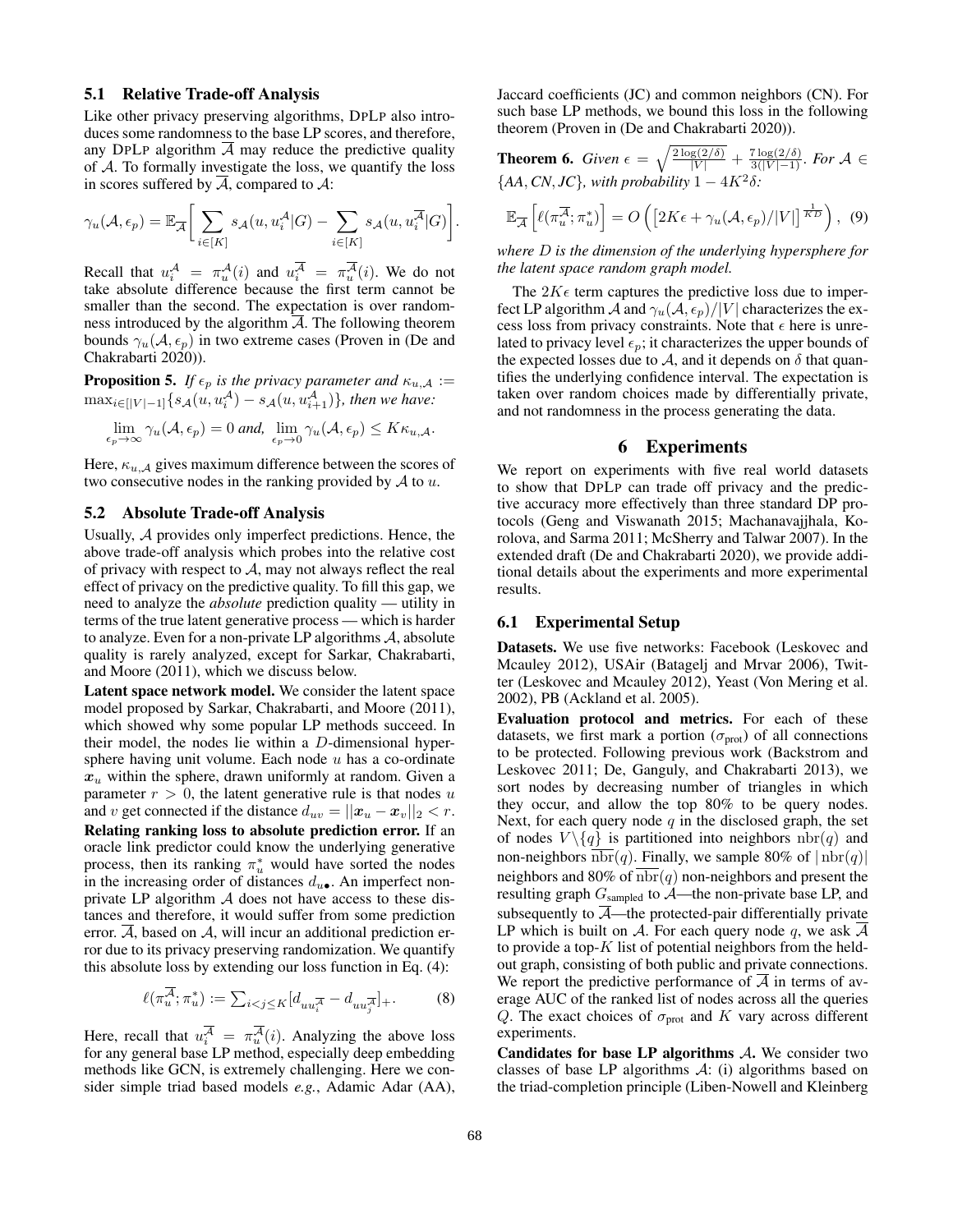|              | AA         |       |          |           |       |       | $\mathbf{C}$ N |       |          |           |       |       |
|--------------|------------|-------|----------|-----------|-------|-------|----------------|-------|----------|-----------|-------|-------|
|              | А          | DPLP  | DPLP-Lin | Staircase | Lapl. | Exp.  | $\mathcal{A}$  | DPLP  | DPLP-Lin | Staircase | Lapl. | Exp.  |
| Facebook     | 0.842      | 0.788 | 0.211    | 0.163     | 0.168 | 0.170 | 0.827          | 0.768 | 0.544    | 0.169     | 0.181 | 0.177 |
| <b>USAir</b> | 0.899      | 0.825 | 0.498    | 0.434     | 0.461 | 0.423 | 0.873          | 0.819 | 0.670    | 0.432     | 0.482 | 0.435 |
| Twitter      | 0.726      | 0.674 | 0.517    | 0.504     | 0.515 | 0.488 | 0.718          | 0.667 | 0.630    | 0.505     | 0.523 | 0.493 |
| Yeast        | 0.778      | 0.696 | 0.179    | 0.154     | 0.154 | 0.149 | 0.764          | 0.667 | 0.359    | 0.146     | 0.160 | 0.151 |
| <b>PB</b>    | 0.627      | 0.558 | 0.287    | 0.254     | 0.263 | 0.255 | 0.593          | 0.537 | 0.389    | 0.277     | 0.272 | 0.257 |
|              | <b>GCN</b> |       |          |           |       |       | Node2Vec       |       |          |           |       |       |
|              | А          | DPLP  | DPLP-Lin | Staircase | Lapl. | Exp.  | А              | DPLP  | DPLP-Lin | Staircase | Lapl. | Exp.  |
| Facebook     | 0.463      | 0.151 | 0.154    | 0.159     | 0.145 | 0.150 | 0.681          | 0.668 | 0.202    | 0.157     | 0.152 | 0.155 |
| <b>USAir</b> | 0.483      | 0.446 | 0.391    | 0.389     | 0.399 | 0.420 | 0.752          | 0.681 | 0.424    | 0.403     | 0.422 | 0.447 |
| Twitter      | 0.504      | 0.496 | 0.498    | 0.516     | 0.509 | 0.505 | 0.608          | 0.555 | 0.511    | 0.485     | 0.512 | 0.505 |
| Yeast        | 0.369      | 0.163 | 0.131    | 0.116     | 0.125 | 0.112 | 0.836          | 0.803 | 0.180    | 0.151     | 0.159 | 0.145 |
| PB           | 0.503      | 0.287 | 0.293    | 0.262     | 0.286 | 0.261 | 0.525          | 0.473 | 0.304    | 0.266     | 0.282 | 0.255 |

Table 1: Performance (AUC) for base non-private LP algorithm A and five different DP protocols  $\overline{A}$ , viz., DPLP, DPLP-Lin, Staircase (Geng and Viswanath 2015), Laplace (Machanavajjhala, Korolova, and Sarma 2011) and Exponential (Machanavajjhala, Korolova, and Sarma 2011) on 20% held-out set. Four base LP algorithms A *i.e.*, AA, CN, GCN, Node2Vec, across all five datasets. We set the fraction of protected edges  $\sigma_{\text{prot}} = 0.3$ , the privacy leakage  $\epsilon_p = 0.1$  and the number of recommended nodes  $K = 30$ . Baseline LP algorithms AA and CN are triad-based. Baselines GCN and Node2Vec are based on node embeddings. Bold numbers correspond to the best performing  $\overline{A}$ , for the given base algorithm  $A$ .



Figure 2: AUC vs. a when the base algorithm  $A = CN$ .

2007) viz., Adamic Adar (AA) and Common Neighbors (CN); and, (ii) algorithms based on fitting node embeddings, viz., GCN (Kipf and Welling 2016) and Node2Vec (Grover and Leskovec 2016). Moreover, in (De and Chakrabarti 2020), we also present results on a wide variety of LP protocols. *e.g.*, Preferential Attachment, Jaccard coefficient, Struct2Vec (Ribeiro, Saverese, and Figueiredo 2017), Deep-Walk (Perozzi, Al-Rfou, and Skiena 2014), LINE (Tang et al. 2015) and PRUNE (Lai et al. 2017).

**DPLP and baselines**  $(\overline{A})$ . We compare DPLP against three state-of-the-art perturbation methods *i.e.*, Staircase (Geng and Viswanath 2015), Laplace (Machanavajjhala, Korolova, and Sarma 2011) and Exponential (Machanavajjhala, Korolova, and Sarma 2011; McSherry and Talwar 2007), which maintain differential privacy off-the-shelf. Moreover, as an ablation, apart from using  $\nu_{\beta}$ (.) — the linear aggregator of different powers of the score — as a signal in  $f_{\theta}(.)$ (Eqs. 6 and 7), we also use it as an independent baseline *i.e.*,  $f_{\theta}(s) = v_{\theta}(s)$  with  $\theta = {\theta}.$  We refer such a linear "monotone transformation" as DPLP-Lin.

### 6.2 Results

We first present some empirical evidence which motivates our formulation of  $f$ , specifically, the choice of the component  $\nu_{\beta}(s_{\mathcal{A}}(\cdot, \cdot))$ . We draw nodes using exponential mechanism with different powers of the scores. To recommend neighbors to node  $u$ , we draw nodes from the distribution in Eq. (3), with  $f(s_A(u, \cdot)) = (s_A(u, \cdot))^a$  for different values

of a. Figure 2 illustrates the results for three datasets with the fraction of protected connections  $\sigma_{\text{prot}} = 0.3$ , the privacy leakage  $\epsilon_p = 0.1$  and  $\mathcal{A} = \mathbf{CN}$ . It shows that AUC improves as a increases. This is because, as a increases, the underlying sampling distribution induced by the exponential mechanism with new score  $f(s_{CN}) = s_{CN}^a$  becomes more and more skewed towards the ranking induced by the base scores  $s_A$ , while maintaining privacy level  $\epsilon_p$ . It turns out that use of UMNN in Eq. (7) further significantly boosts predictive performance of DPLP.

We compare DPLP against three state-of-the-art DP protocols (Staircase, Laplace and exponential), at a given privacy leakage  $\epsilon_p = 0.1$  and a given fraction of protected edges  $\sigma_{\text{prot}} = 0.3$ , for top-K (=30) predictions. Table 1 summarizes the results, which shows that DPLP outperforms competing DP protocols, including its linear variant DPLP-Lin, for  $A = AA$ , CN and Node2Vec. There is no consistent winner in case of GCN, which is probably because GCN turns out be not-so-good link predictor in our datasets.

#### 7 Conclusion

We proposed protected-pair differential privacy, a practically motivated variant of differential privacy for social networks. Then we presented DPLP, a noising protocol designed around a base non-private LP algorithm. DPLP maximizes ranking accuracy, while maintaining a specified privacy level of protected edges. It transforms the base score using a trainable monotone neural network and then introduces noise into these transformed scores to perturb the ranking distribution. DPLP is trained using a pairwise ranking loss function. We also analyzed the loss of ranking quality in a latent distance graph generative framework. Extensive experiments show that DPLP trades off ranking accuracy and privacy better than several baselines.

Our work opens up several future works, *e.g.*, analyzing collusion between queries and graph steganography attacks (Backstrom, Dwork, and Kleinberg 2007), analyzing utility-privacy trade-off in other graph models, etc.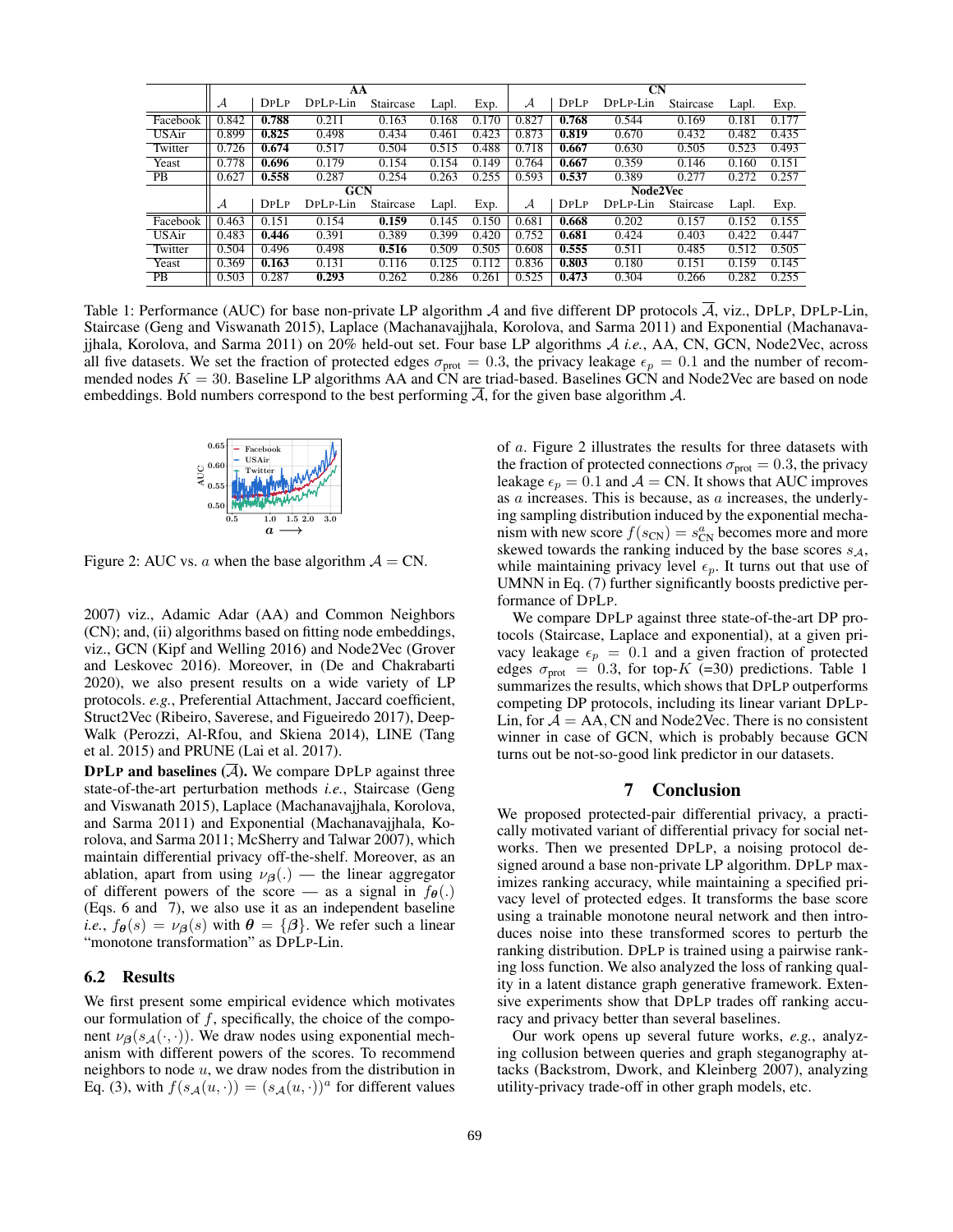# Broader Impact

Privacy concerns have increased with the proliferation of social media. Today, law enforcement authorities routinely demand social media handles of visa applicants<sup>2</sup>. Insurance providers can use social media content to set premium levels<sup>3</sup>. One may avoid such situations, by making individual features *e.g.*, demographic information, age, etc. private. However, homophily and other network effects may still leak user attributes, even if they are made explicitly private. Someone having skydiver or smoker friends may end up paying large insurance premiums, even if they do not subject themselves to those risks. A potential remedy is for users to mark some part of their connections as private as well (Waniek et al. 2019). In our work, we argue that it is possible to protect privacy of such protected connections, for a specific graph based application, *i.e.*, link prediction, while not sacrificing the quality of prediction. More broadly, our work suggests that, a suitably designed differentially private algorithm can still meet the user expectation in social network applications, without leaking user information.

## Acknowledgements

Both the authors would like to acknowledge IBM Grants. Abir De would like to acknowledge Seed Grant provided by IIT Bombay.

## References

Abadi, M.; Chu, A.; Goodfellow, I.; McMahan, H. B.; Mironov, I.; Talwar, K.; and Zhang, L. 2016. Deep learning with differential privacy. In *Proceedings of the 2016 ACM SIGSAC Conference on Computer and Communications Security*, 308–318.

Ackland, R.; et al. 2005. Mapping the US political blogosphere: Are conservative bloggers more prominent? In *BlogTalk Downunder 2005 Conference, Sydney*. BlogTalk Downunder 2005 Conference, Sydney.

Backstrom, L.; Dwork, C.; and Kleinberg, J. 2007. Wherefore art thou r3579x?: anonymized social networks, hidden patterns, and structural steganography. In *WWW*.

Backstrom, L.; and Leskovec, J. 2011. Supervised random walks: predicting and recommending links in social networks. In *WSDM Conference*, 635–644. URL http: //cs.stanford.edu/people/jure/pubs/linkpred-swsdm11.pdf.

Batagelj, V.; and Mrvar, A. 2006. USAir Dataset.

Chierichetti, F.; Epasto, A.; Kumar, R.; Lattanzi, S.; and Mirrokni, V. 2015. Efficient Algorithms for Public-Private Social Networks. In *SIGKDD*.

De, A.; and Chakrabarti, S. 2020. Differentially Private Link Prediction With Protected Connections URL https: //arxiv.org/abs/1908.04849.

De, A.; Ganguly, N.; and Chakrabarti, S. 2013. Discriminative link prediction using local links, node features and community structure. In *ICDM*, 1009–1018. IEEE.

Durfee, D.; and Rogers, R. M. 2019. Practical Differentially Private Top-k Selection with Pay-what-you-get Composition. In *Advances in Neural Information Processing Systems*, 3527–3537.

Dwork, C. 2011. Differential privacy. *Encyclopedia of Cryptography and Security* 338–340.

Dwork, C.; and Roth, A. 2014. The algorithmic foundations of differential privacy. *Foundations and Trends in Theoretical Computer Science* 9(3–4): 211–407.

Gao, W.; and Zhou, Z.-H. 2015. On the consistency of AUC pairwise optimization. In *Twenty-Fourth International Joint Conference on Artificial Intelligence*.

Geng, Q.; Ding, W.; Guo, R.; and Kumar, S. 2018. Optimal noise-adding mechanism in additive differential privacy. *arXiv preprint arXiv:1809.10224* .

Geng, Q.; and Viswanath, P. 2015. The optimal noise-adding mechanism in differential privacy. *IEEE Transactions on Information Theory* 62(2): 925–951.

Ghosh, A.; Roughgarden, T.; and Sundararajan, M. 2012. Universally utility-maximizing privacy mechanisms. *SIAM Journal on Computing* 41(6): 1673–1693.

Grover, A.; and Leskovec, J. 2016. node2vec: Scalable feature learning for networks. In *SIGKDD*.

He, X.; Machanavajjhala, A.; and Ding, B. 2014. Blowfish privacy: Tuning privacy-utility trade-offs using policies. In *Proceedings of the 2014 ACM SIGMOD international conference on Management of data*, 1447–1458.

Hoff, P. D.; Raftery, A. E.; and Handcock, M. S. 2002. Latent space approaches to social network analysis. *Journal of the American Statistical Association* 97(460): 1090–1098.

Joachims, T. 2005. A support vector method for multivariate performance measures. In *ICML*.

Kearns, M.; Roth, A.; Wu, Z. S.; and Yaroslavtsev, G. 2015. Privacy for the protected (only). *arXiv preprint arXiv:1506.00242* .

Kifer, D.; and Machanavajjhala, A. 2014. Pufferfish: A framework for mathematical privacy definitions. *ACM Transactions on Database Systems (TODS)* 39(1): 1–36.

Kipf, T. N.; and Welling, M. 2016. Semi-supervised classification with graph convolutional networks. *arXiv preprint arXiv:1609.02907* .

Lai, Y.-A.; Hsu, C.-C.; Chen, W. H.; Yeh, M.-Y.; and Lin, S.- D. 2017. PRUNE: Preserving proximity and global ranking for network embedding. In *NeurIPS*, 5257–5266.

Leskovec, J.; and Mcauley, J. J. 2012. Learning to discover social circles in ego networks. In *NeuIPS*.

Liben-Nowell, D.; and Kleinberg, J. 2007. The linkprediction problem for social networks. *Journal of the American Society for Information Science and Technology* 58(7): 1019–1031. ISSN 1532-2890. doi:10.1002/asi.20591. URL https://onlinelibrary.wiley.com/doi/full/10.1002/asi.20591.

<sup>&</sup>lt;sup>2</sup>https://bit.ly/2A5R3kS

<sup>3</sup> https://bit.ly/30oV0Mr